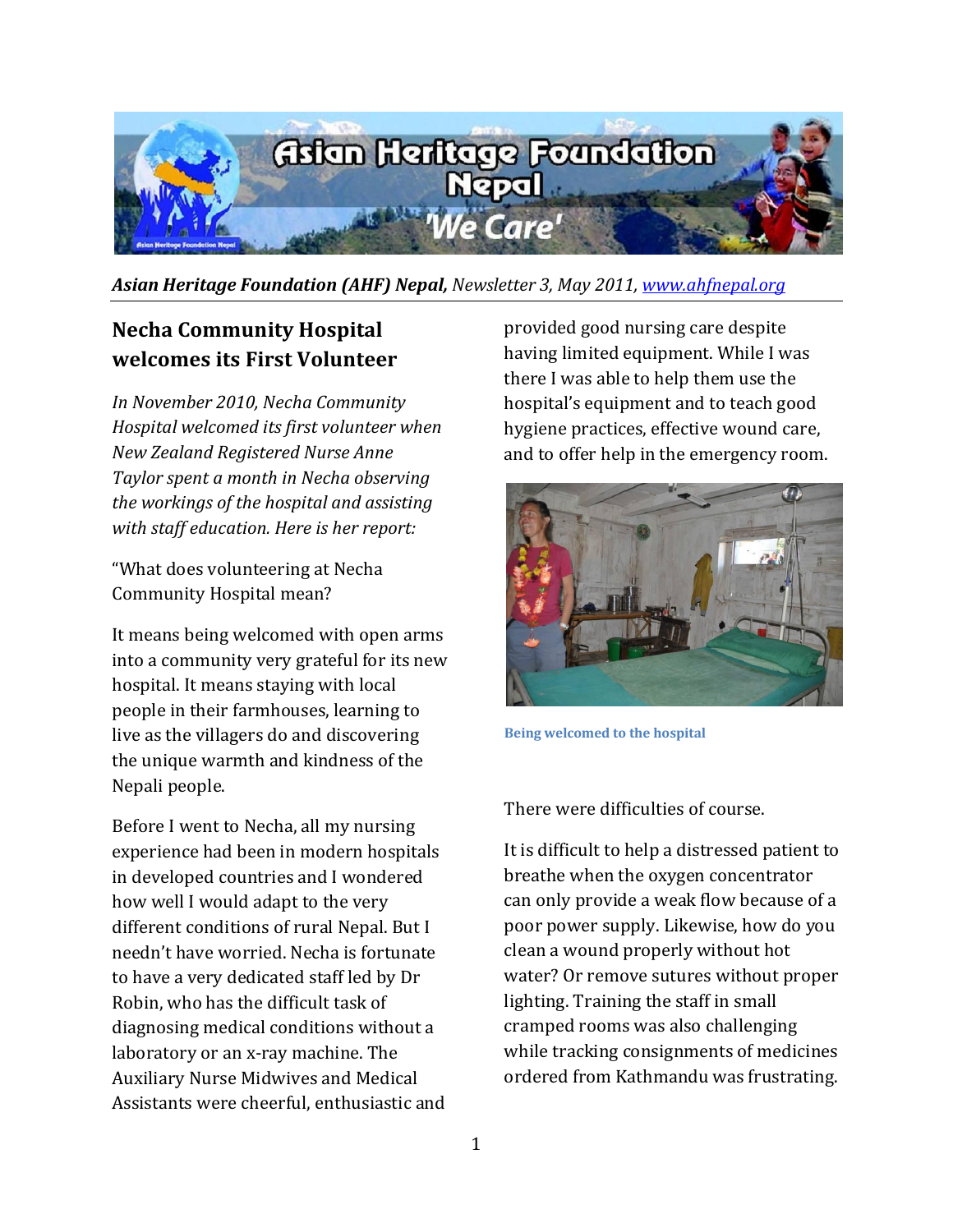

**A beautiful place to volunteer** 

Despite these difficulties, my time in Necha was very rewarding. The beaming smiles of gratitude on the faces of the people we helped were humbling and I am looking forward to returning soon!"

*Postscript: Anne has just returned to Nepal and is delighted to see all the wonderful developments since her last visit. Please read on to see what's been happening…*

If you wish to know more about volunteer opportunities with AHF please contact us at **[www.ahfnepal.org](http://www.ahfnepal.org/)**



**My kind host, Nilam's mother (Amma)** 

#### **We're on the Move!**

The Necha Community Hospital has already outgrown its current premises and will shortly relocate to a bigger, better building. The new building will boast improved treatment and inpatient facilities while its central location near the Necha market will provide easier access for patients and their families.

### **Managing the Changes**

Mr Kumar Adikheri has been appointed Manager of Necha Community Hospital. Kumar will be responsible for liaising between the Doctor, the Hospital Committee and the Foundation in addition to staff management and quality control. He will also supervise the ordering of medicines and stock for the hospital, and equipment maintenance.

### **Let There Be Light**



Necha Hospital's new solar power system will soon be installed. Purchased with a very generous donation from the UNICA Foundation in The Netherlands, and designed specifically for our hospital, the plant will supply enough energy to provide adequate lighting, operate our new laboratory and our proposed x-ray machine.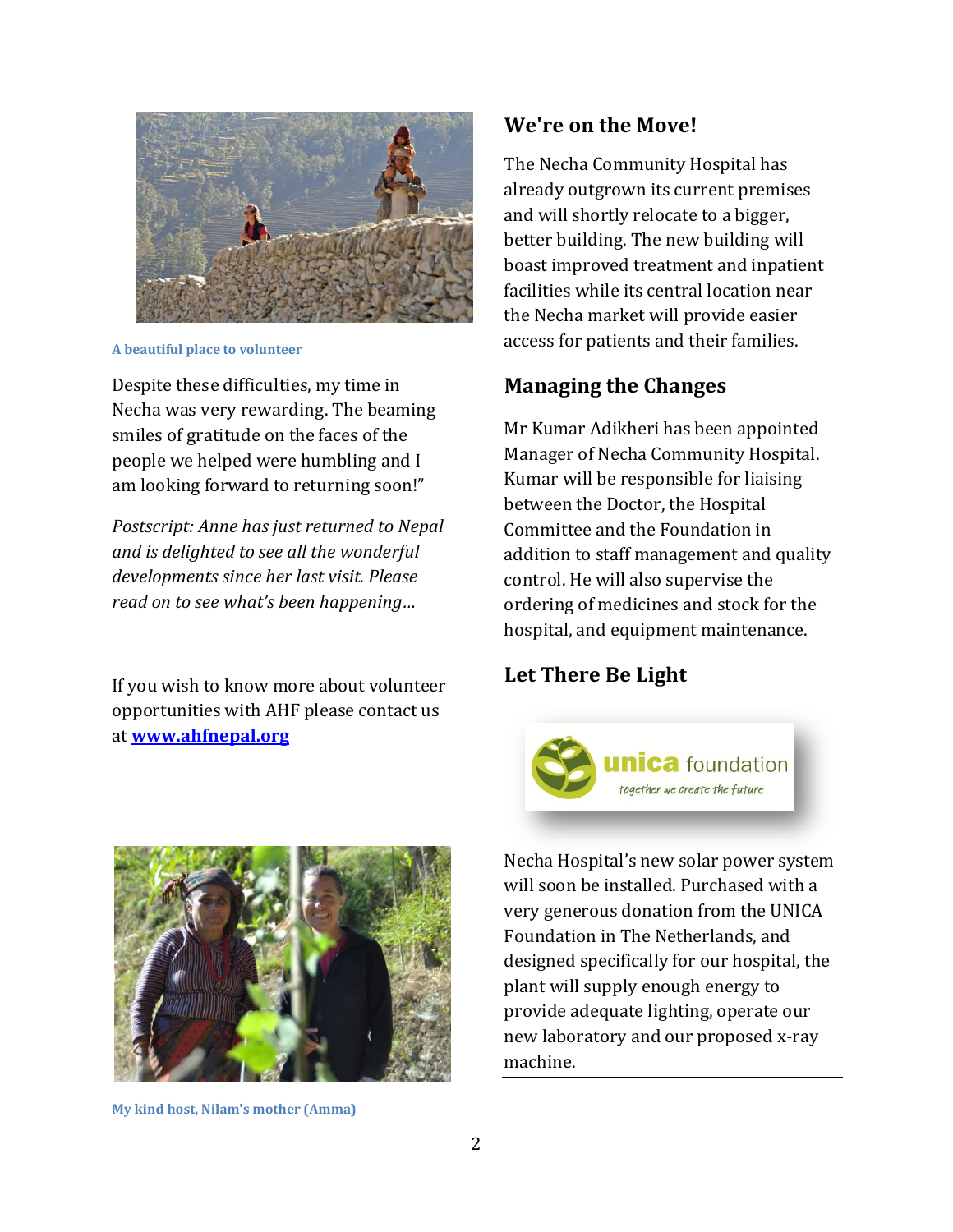# Special Request:

# Telemedicine



To empower the local staff we wish to enable coordination with healthcare workers in other hospitals, and to

promote communication with stakeholders outside the hospital environment.

Connecting with other hospitals will help staff to share knowledge and evaluate difficult medical conditions. Connecting with suppliers, such as pharmaceutical suppliers, management experts and donors will help staff to manage and develop the hospital.

Key to coordination is communication through an online portal known as 'Telemedicine.' To get Telemedicine into Necha Hospital requires an internet connection. As the internet is not available in Necha we have to engineer a private connection.

The cost for three years is  $\epsilon$  5000.

## **Can you Help?**

## **Staff Education**

The AHF staff education programme is up and running! Two members of staff from Necha Community Hospital recently completed a 3 week placement at Dhulikhel Hospital.

Mr Bikram Rai and Miss Youba Dahal enjoyed their time at Dhulikhel Hospital. Both said they have developed their skills and are looking forward to delivering improved care on their return to Necha.

## **To make a donation:**

### **In the Netherlands:**

Donate at our ING bank account in the Netherlands:

**Number:** 582171 (ING) **T.N.V**: Asian Heritage Treks & Expeditions.

### **Outside The Netherlands:**

**IBAN:** NL 40 PTSB 004 582171 **BIC:** PSTBNL21 **Account number:** 458171 **Name of Company:** Asian Heritage Treks and Expeditions

### **In Nepal:**

**Account Name :** Asian Heritage Foundation Nepal **Account Number:** 01-2238489-01 **Bank Name:** Standard Chartered Bank Nepal Limited **Swift Code:** SCBLNPKA **Correspondent Bank:** Standard Chartered Bank London

In case of any queries, please contact us at **[info@ahfnepal.org.](file:///C:\Users\Necha\Documents\Newsletters\info@ahfnepal.org)**

**Thank you!!**